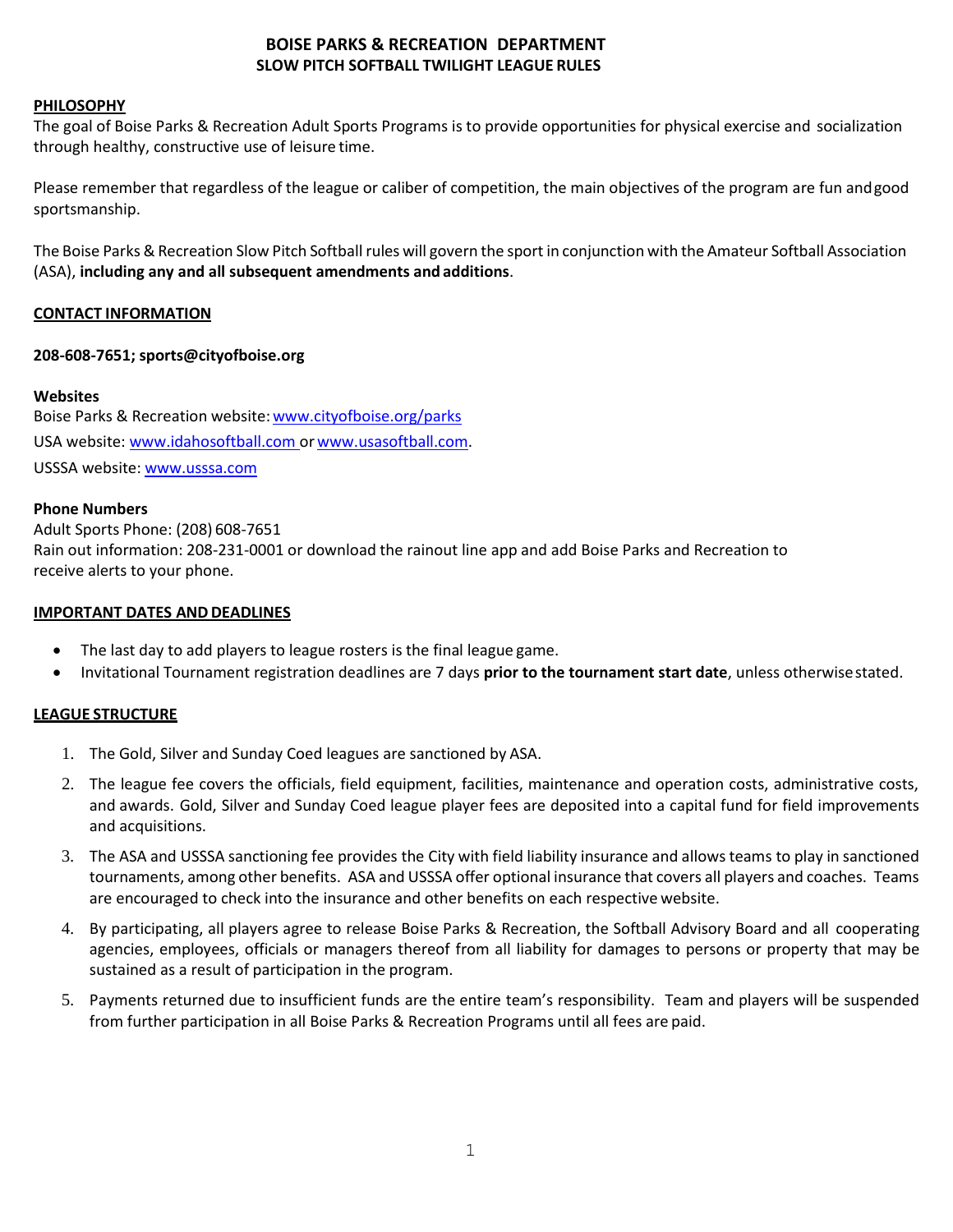#### **REFUND POLICY**

- 1. Team and player fees will not be refunded to teams which drop from the league after the registration deadline. A full refund will be given to teams who drop out of the league prior to the completion of registration, minus a \$15.00 processing fee.
- 2. Player fees are non-refundable after the registration deadline.
- 3. Players may transfer teams up until the **second Monday** of league play without an additional fee beingassessed.
- 4. If a team disbands during the season, the players may move to other teams without a fee being assessed.

#### **LEAGUE CLASSIFICATION**

- 1. Teams are classified by the Program Coordinators and the Softball Advisory Board. Classifications are based on the following criteria: League standings from previous years, teams registering in each division, number of teams returning and the caliber of the players on the team. Mid - lower teams that have upper division men on their roster may be moved up one or more divisions. Teams are not guaranteed the division they request.
- 2. Changing divisions can only be done by switching with another team. The manager is responsible to find a team that is willing to switch by contacting Boise Parks & Recreation. Teams with a winning record may be moved up at the discretion of the Softball Advisory Board.

#### **FACILITY GUIDELINES**

- 1. Hitting into the fences is not allowed at any time due to extensive damage it causes.
- 2. No children will be allowed in the dugouts or playing area. Only the players, coaches, and scorekeepers will be allowed in the dugouts (liability and safety reasons).
- 3. No pets are allowed in the softball playing area of Willow Lane. This includes warm-up areas and spectator areas due to safety and sanitary reasons. Violators will be required to put the pet in their car or remove it from thepark.
- 4. Problems that occur with teams that practice at schools or private facilities may result in a possible suspension from the league. No alcohol is permitted on school grounds.
- 5. Please use trash and recycling receptacles.
- 6. No glass containers are allowed at any park or school facility.
- 7. Field lighting will be turned off no later than 10:55 p.m. due to City Ordinance.
- 8. No non-motorized scooters, skateboards, bicycles or roller blades are allowed at Willow Lane Athletic Complex due to safety concerns.
- 9. Do not park in the No Parking zones. Cars will be towed at the owner's expense.
- 10. Music shall not be played in the dugout or the vicinity of playing fields.
- 11. Smoking is prohibited, except in specified areas.

#### **EQUIPMENT/UNIFORMS**

- 1. No metal cleats are allowed, including hard plastic or polyurethane spikes similar to metal or sole & heel plates, in any league or invitational tournaments.
- 2. Each team must present a new or QUALITY softball for each game. (Coed one 11" and one 12"). The umpire will attempt to have each team hit the ball it provides. Any infraction of this rule cannot be protested. No at-bats will be replayed due to violations of the rule. When the error is discovered the ball shall be exchanged and play shallresume.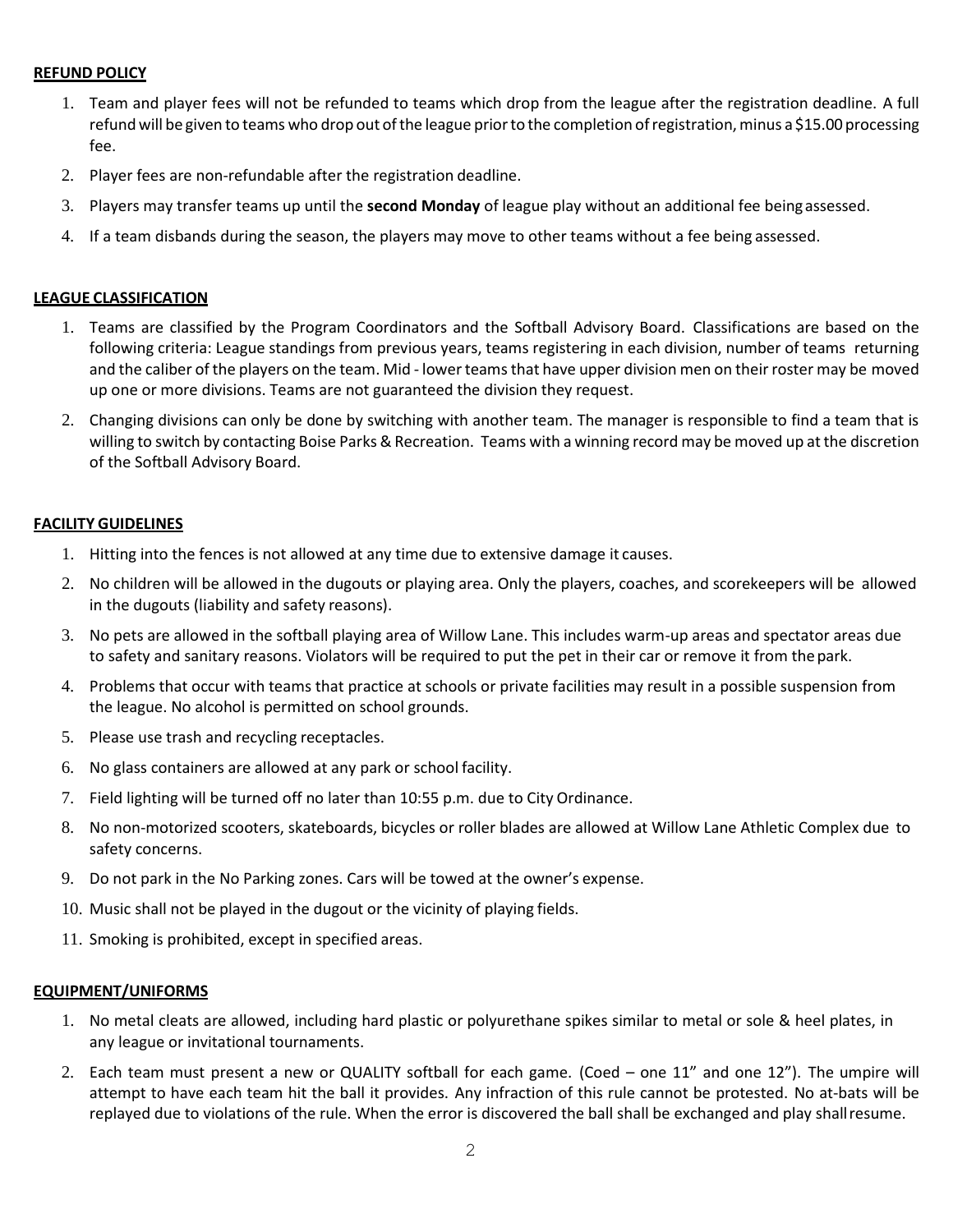3. Softballs must be ASA certified and yellow optic in color.

**4. The 11 & 12-inch ball must have a Ball COR of .52 and a Ball Compression of 300 lbs. , Senior leagues use a Ball COR of .44 and compression of 375 lbs.**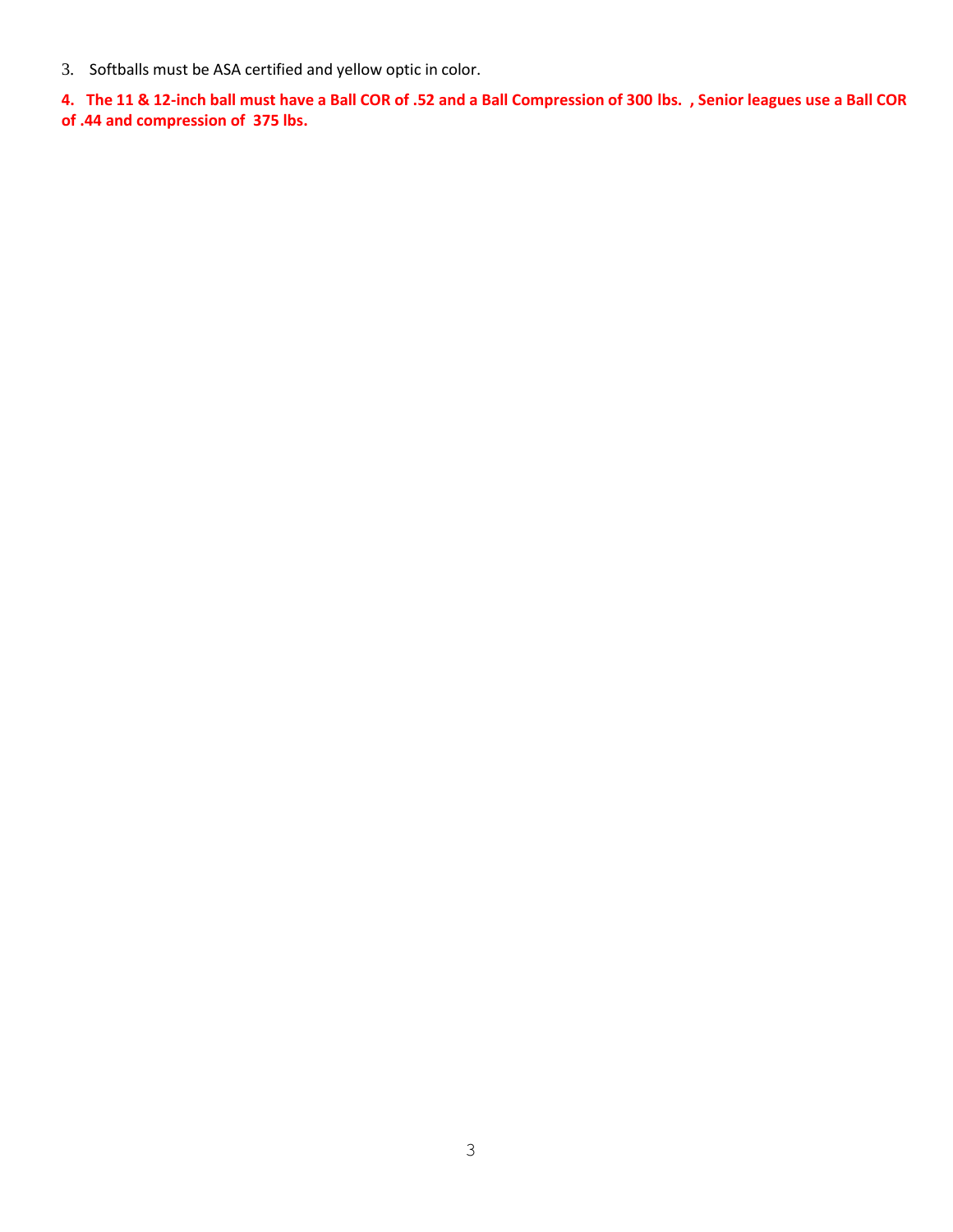- 5. Uniforms are not required for league play or league tournaments.
- 5a. Official Approved Bats for Boise Parks & Recreation League & ASA ChampionshipPlay
	- 1. If a bat is not marked OFFICIAL SOFTBALL but has an ASA Certification Mark, meets Rule 3 Section 1 of the ASA Rules, is included on a list of approved models published by the ASA, and is not listed on the Non-Approved Bat List then it is allowed in ASA Championship Play and League/Tournament play.







## 5b. Non-Approved Bats

- 1. The official reference will be lists of approved and non-approved bats on the ASA and USSSA websites: [http://www.asasoftball.com/about/certified\\_equipment.asp.](http://www.asasoftball.com/about/certified_equipment.asp) ASA's lists will be printed and kept for reference at the Boise Parks & Recreation Dick Eardley Senior Center *one month prior* to the start of each annual softball season and will serve as the official reference until the start of the next annual season. For updated lists ofillegal bats, use the ASA and USSSA websites. The lists may change.
- 2. A player who enters the batter's box with a non-approved bat will immediately be called out and subject to a "Level Two Violation" penalty. Ownership of the bat is irrelevant.
- 3. A second offense of using a non-approved bat will result in indefinite suspension from Boise City softball leagues. The player may request reinstatement by appearing in front of the Softball Advisory Board or at the discretion of the director. The Softball Advisory Board and/or the director will determine what, if any, further suspension may be merited for second offenses.

# 5c. Altered/Doctored Bats

- 1. Umpires may examine a bat at any time if they have reasonable suspicion to believe the bat to be altered, based on appearance or performance.
- 2. If, upon examination, the bat is suspected to have been modified, the umpire shall identify both the user and the owner of the bat. Umpires have the authority to immediately take the bat into their possession fortesting.

#### 5d. Testing Process

- 1. The umpire will turn the bat into Boise Parks & Recreation Dick Eardley Senior Center for testing. If the bat passes Boise City's test, it will be made available to the player within two (2) business days.
- 2. If the bat fails Boise Parks & Recreation Dick Eardley Senior Center testing, it will be sent to the ASA Office to undergo further testing.
- 3. A player who refusesto submit a bat to the umpire for examination and/ortesting will be immediately called out, ejected from the game and suspended for a minimum of 1 year.
- 4. Article 510 N 06 Altered Bat. Any person discovered in possession of an altered bat at or near the facility or grounds of a softball competition in which such equipment is not permitted to be used shall be subjectto discipline pursuant to Article 505. ASA shall have the right to take possession of a bat that is, in the sole discretion of the official, reasonably suspected to be an altered bat. In the event the suspected altered batis tested and determined to be an altered bat, then the person shall surrender ownership of the altered bat to ASA. If the bat is found not to be altered, a bat of equal or greater value, or a monetary equivalent, in the sole discretion of ASA, shall be returned to the owner of the subject bat. In addition, a player found in possession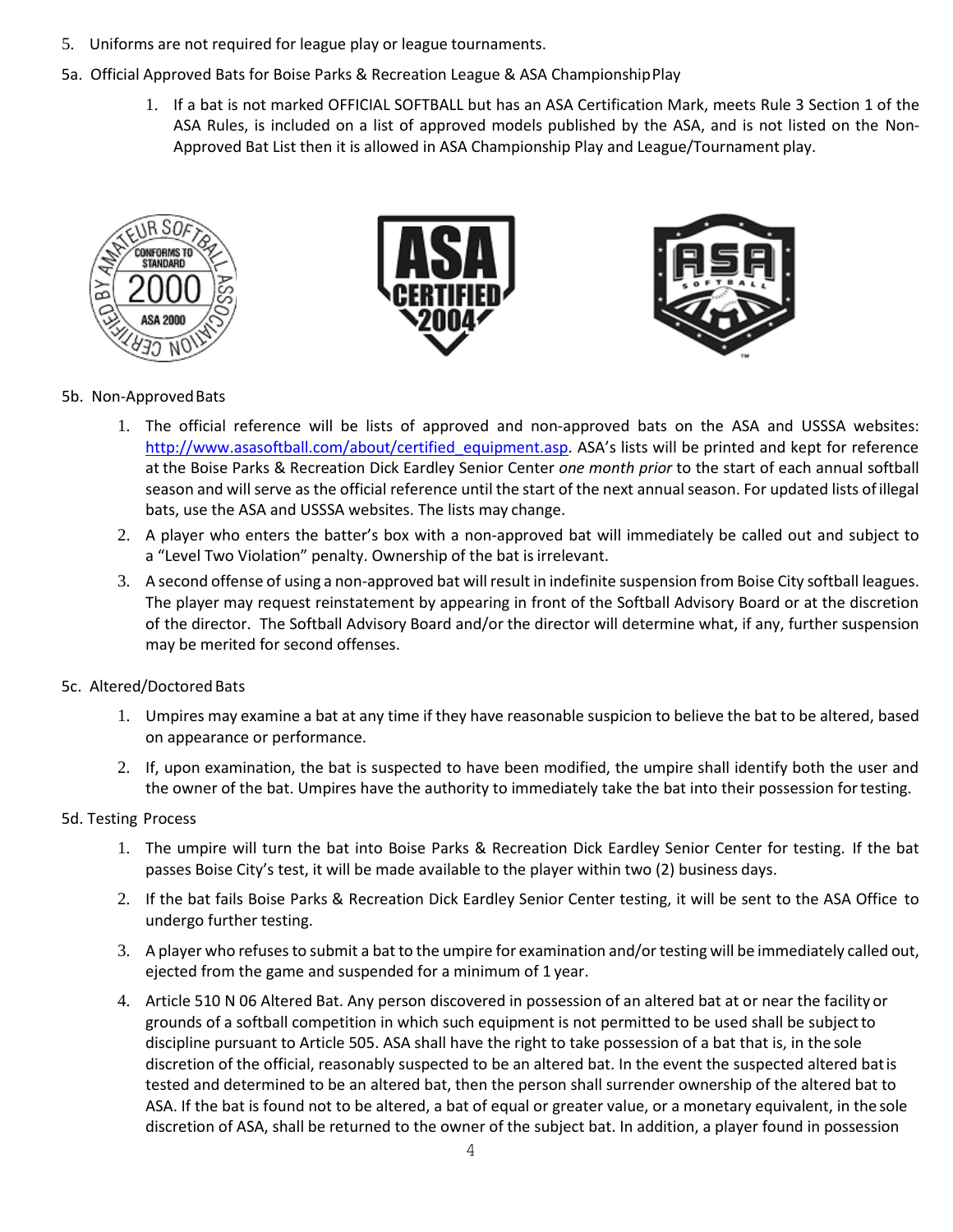of an Altered Bat and found guilty according to Article 505 shall be suspended from ASA play for a minimum of five (5) years. A team that is discovered to have within its possession or control an Altered Bat maybe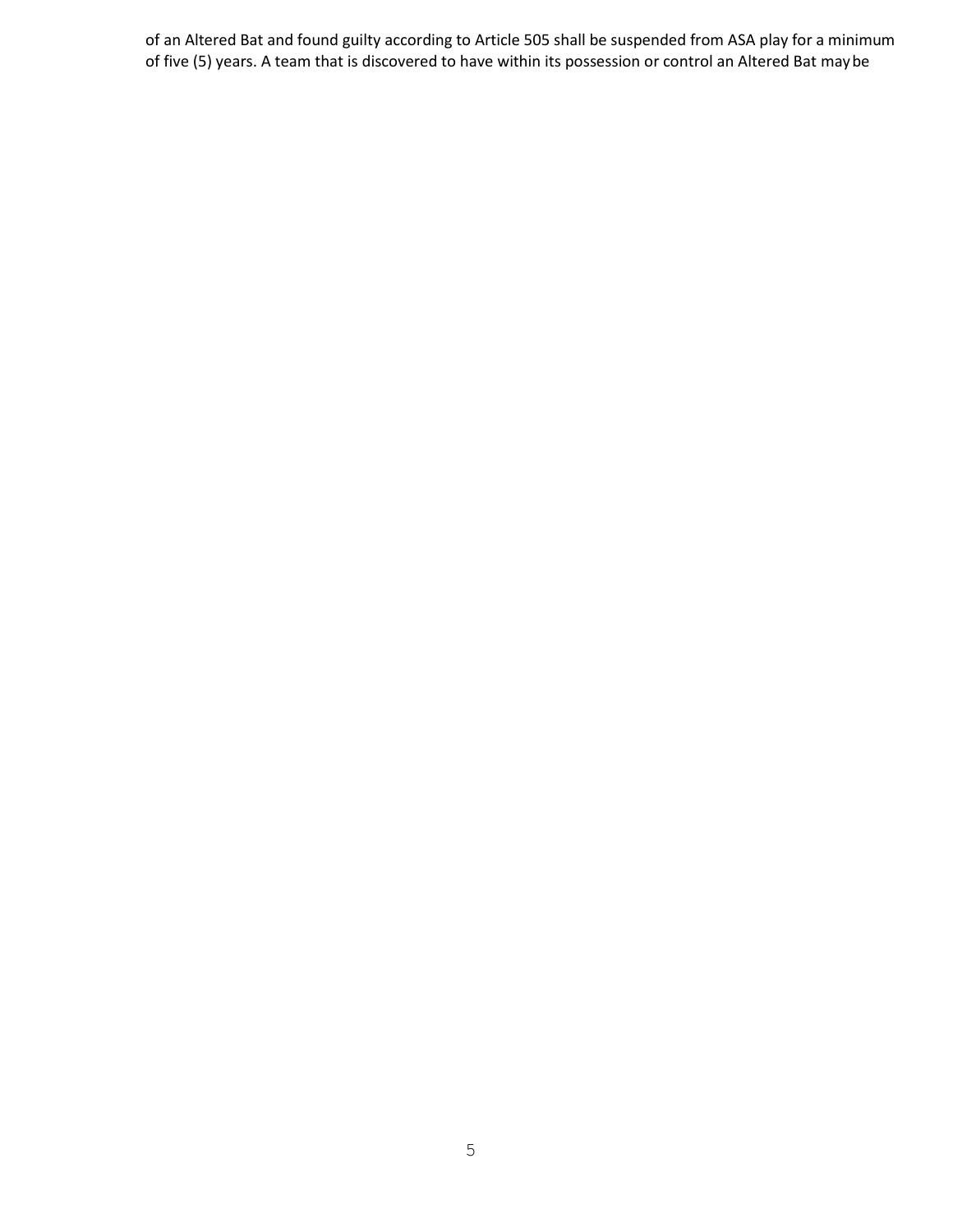suspended from further tournament competition and from ASAplay.

5. Players can have their bats examined and tested upon appointment Monday - Friday at the Boise Parks& Recreation Dick Eardley Senior Center located behind Fort Boise softball field # 1. Additionally, umpirescan be asked to examine bats prior to the start of a game. Buying used bats or bats from unknown vendors (especially web-based) presents a risk to the buyer – the bat may have been modified or altered. *Play it safe if you're unsure, have your bat tested!*

# **THE GAME**

- 1. Teams with fewer than eight (8) players at game time automatically become the visiting team. If they do not get their 8<sup>th</sup> player there before they go on defense, they will forfeit the game, or they may choose to use a 10-minute grace period to get their  $8^{th}$  person there. The team will then be penalized 2 runs. The 10-minute grace period will not be added on to the end of the game.
- 2. No new inning will start after 1 hour 10 minutes or 7 completed innings. Exception: If the game istied after 7 innings and there is time remaining in the game, the game will continue using the ASA tie breaker rule. If the time limit is up and the game is tied, it will not be played out. All started innings must be completed. It is the manager's responsibility to note the starting time with the official.
	- a. Game start time will be announced by the umpire at the conclusion of the pre-game meeting which will be current time plus 2 minutes, UNLESS scheduled game time is later (i.e., scheduled game time is 6:30 p.m.and the pre-game meeting is occurring at 6:15 p.m., game time will be 6:30 p.m.).
- 3. Batters will start with a 1-1 ball-strike count with one courtesy foul ball allowed for all Gold leagues, including Senior divisions. This rule does not apply to Silver or Sunday Coed leagues which use a 0-0 ball-strike count with no courtesy foul ball allowed.
- 4. Pitching Arc follows the USA National Rule: 6-10 feet.
- 5. A pitcher's box is part of the playing field for the safety of the pitcher. The box should be 2 x 6 feet starting at the front edge of the pitcher's plate and extending back toward 2nd base **6** feet. The pitcher is allowed to pitch from anywhere within the box.
- 6. One courtesy runner (per sex) per inning is allowed for each team. The runner must be the same gender in Coed. The courtesy runner shall be the player who most recently finished a turn at bat. Finishing a turn at bat includes making an out or scoring a run. (For example, after a sacrifice fly the next courtesy runner would be the runner who scored since that occurred after the catch was made.) Any discrepancy will be resolved by the umpire.
- 7. Courtesy runners from home plate are allowed for players requesting ADA accommodation. This courtesy runner does not count towards a team's general courtesy runner in that inning. The courtesy runner will start from the point established by extending a line from 3<sup>rd</sup> base line through home plate as close to the backstop as possible without interfering with the umpire. The courtesy runner must be the player, of the same gender, who most recently finished their turn at bat. The courtesy runner may advance toward 1st base once the bat contacts the ball. The courtesy runner is NOT required to stop at first base. In the event the batter making the last out also required a courtesy runner, the courtesy runner duties then fall to the next player who most recently finished their turn at bat. Note: Courtesy runner violations will result in an out and the courtesy runner is removed from the bases.
- 8. In an effort to speed up the game so that a full seven innings can be completed, no warm-up pitches or infield practice will be allowed after the first inning. A new pitcher coming into the game will be allowed to warmup.
- 9. Base stealing is not allowed in any league.
- 10. Completed games:
	- a. 7 innings, or 6½ if the home team is ahead.
	- b. Weather Related 5 innings, or 4½ if the home team is ahead.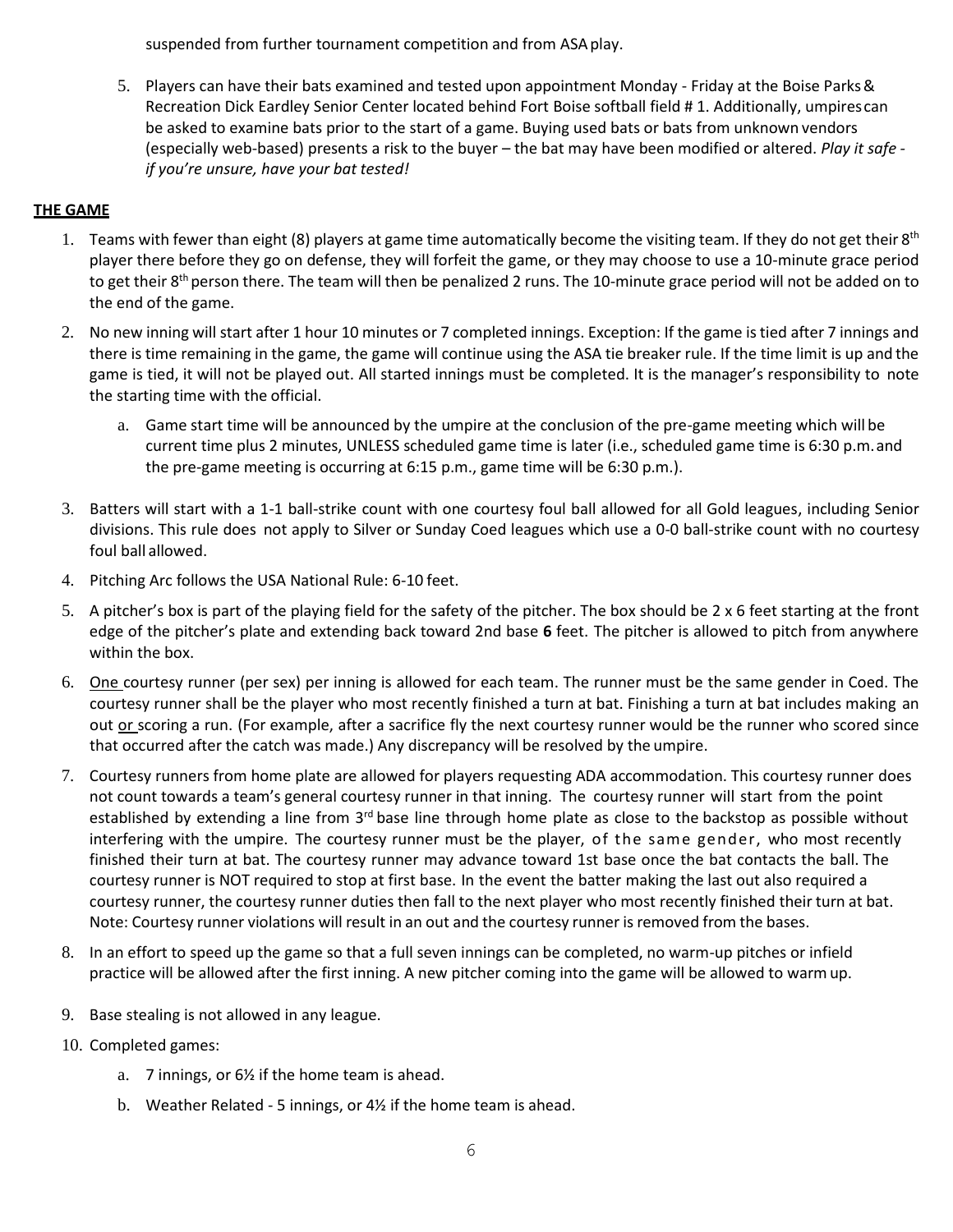- c. Time Limit there will be no minimum inning requirement, although an inning must be completed unless the home team is ahead.
- d. Run Rule If a team is ahead by 12 runs after 5 innings of play, it will constitute an official game.
- e. Flip Rule If the home team is behind by 12 runs or more when entering the 5<sup>th</sup> inning, they will bat first and the visiting team will become home team.
- f. Games not declared official (not completing 5 innings or not meeting the time limit) will be continued later from the exact point where they left off. Roster substitutions may be used.
- 11. Home run rule: (over the fence home run, the batter has the option to run the bases)
	- a. **Gold Men's (M1-3) and Gold Coed (C1-3) are allowed 3 anytime, then progressive.** (e.g., a team cannot hit its 4th home run until the opponent has hit 3.)
	- b. **All other leagues are progressive.** (e.g., once a team hits the 1st home run, the opponent would be allowed to hit 2.)
	- c. Home runs in excess will result in an out.
	- d. If divisions are combined or crossover games are being played, the lower division home run rule will be applied.

Note: Progressive indicates that a team's home run total can be only 1 greater than the opponent's home run total.

#### **Women's League:**

Women's Softball Upper Gold Team versus Lower Gold Team Equalizer Guidelines andRules:

The upper level offensive team can score a maximum of 5 runs per inning except for the last inning which is unlimited. The lower level team can score an unlimited number of runs every inning. The higher- level team is automatically the home team. The umpire must notify both teams of the last/unlimited inning.

The last inning is determined by the following:

- a. After completion of the sixth inning
- b. Once 60 minutes have elapsed from the start of the game according to the umpire's official time, then the current inning will be completed and the unlimited inning will be played. There must be an unlimited inning.
- c. If the home team is trailing by 8 or more runs, the teams will "flip" and the visiting team will become the home team and the home team will bat first in the unlimited inning. The bottom half will only be played if there is a tie or lead change.
- d. If the game is tied after the open inning, the game shall be declared a tie. If there is still game time left, a new unlimited inning can be played. Once the time limit is reached, the game is final and may end in atie.

#### **PROTESTING A GAME OR PLAYER**

- 1. Decisions involving an umpire's judgment may **NOT** be protested.
- 2. Illegal Player: The protest must be made before the umpires leave the playing field after the game is completed. If the player's name is in the book and the first pitch has been thrown, a player can be protested. It is strongly recommended that protests bemade atthistime instead of waiting until after part ofthe game has been played. (See page 7 for penalty). Please do not allow the outcome of the game to influence your decision to protest**.**
- 3. Rule Protest: If a team feels a rule was misinterpreted, the team must use the word "Protest" before the next pitch for the protest to be valid. When the protest of a game is upheld, the game shall be resumed from the point at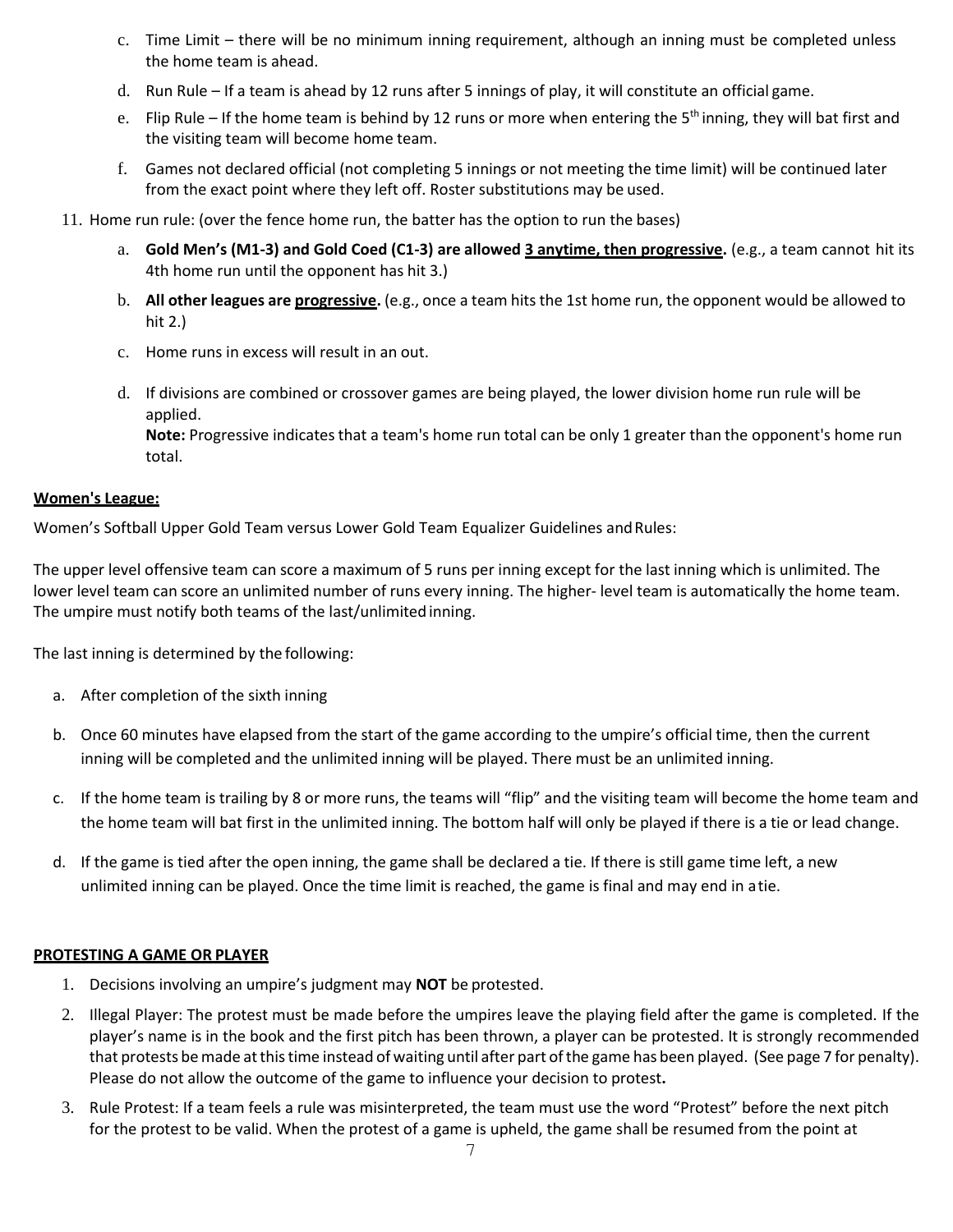which itwas protested.

- 4. The manager, acting manager or coach of the protesting team shall immediately notify the plate umpire that the game is being played under protest. The plate umpire shall notify the opposing manager and official scorekeeper. The umpire must make a notation of the protest and/or illegal player in the home team score book, on the score sheet, and sign both. The protesting manager must make sure these procedures are followed.
	- a. The game will be completed. The protesting teammust verbally notify the Boise Parks & Recreation Dick Eardley Senior Center within 24 hours from the time of the game. The protest must also be put in writing to the Boise Parks & Recreation Dick Eardley Senior Center no later than two working days from the day of the game protested.
- 5. The protest must contain the following information:
	- a. The date, time and place of the game.
	- b. The names of the umpires.
	- c. The rule and section of the official rules or local rules under which the protest is made and/or the names of the illegal players.
	- d. The information, details and conditions pertinent to the decision to protest. The protest will be reviewed and determined if valid or if a hearing needs to be held.
	- e. The situation of the game (inning, outs, team at bat, runners on base, etc.).

**Note:** If proper procedures are not followed or the protest does not include the above information, it will not be considered and will be invalid.

## **PLAYER/TEAM REQUIREMENTS**

## **1. MINIMUM AGE REQUIREMENT:**

- a. Gold leagues 16 years of age
- b. Silver and Sunday Coed leagues 14 years of age

#### **2. ELIGIBILITY**

- a. All players' names and signatures must be on the roster before they play their first game. Players can only switch teams one time during the season. There is no maximum for the number of players on a league roster.
- b. Rosters will remain open for player additions for league until the last league game. All additions to the roster must be made online by using the Add/Drop Player form. It is the manager's responsibility to make sure the roster addition has been made. No player additions may be made by phone or in person. Only the manager or departing player may remove a name from the roster.
- c. Teams SHOULD carry an updated copy of their roster to each game. Players should have photo IDs available at the game.
- d. A player may be on more than one team's roster in league only, with the following requirements:
	- i. Players must be signed on each team's roster and have paid their player fees **for each team**.
	- ii. Players must not play more than three divisions below their highest level of play. For example, anM1 player may participate on teams in M2, M3 and M4 leagues only.

#### **ILLEGAL PLAYER PENALTIES**

1. Team forfeits the game.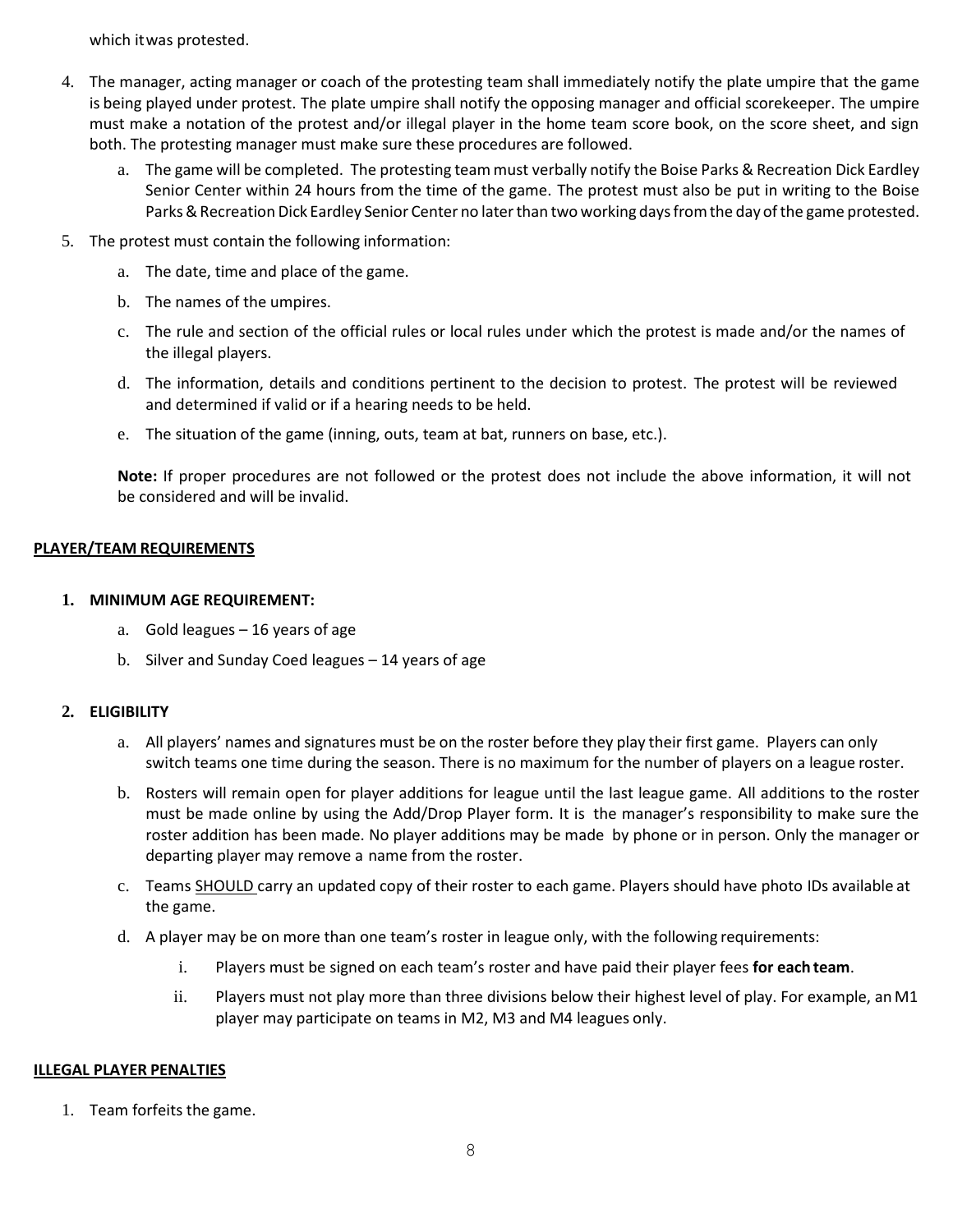- 2. Team suspended from tournament where applicable.
- 3. Player is ineligible to play in their next scheduled league game. (This affects any team the player is registered on if they play on more than one team.)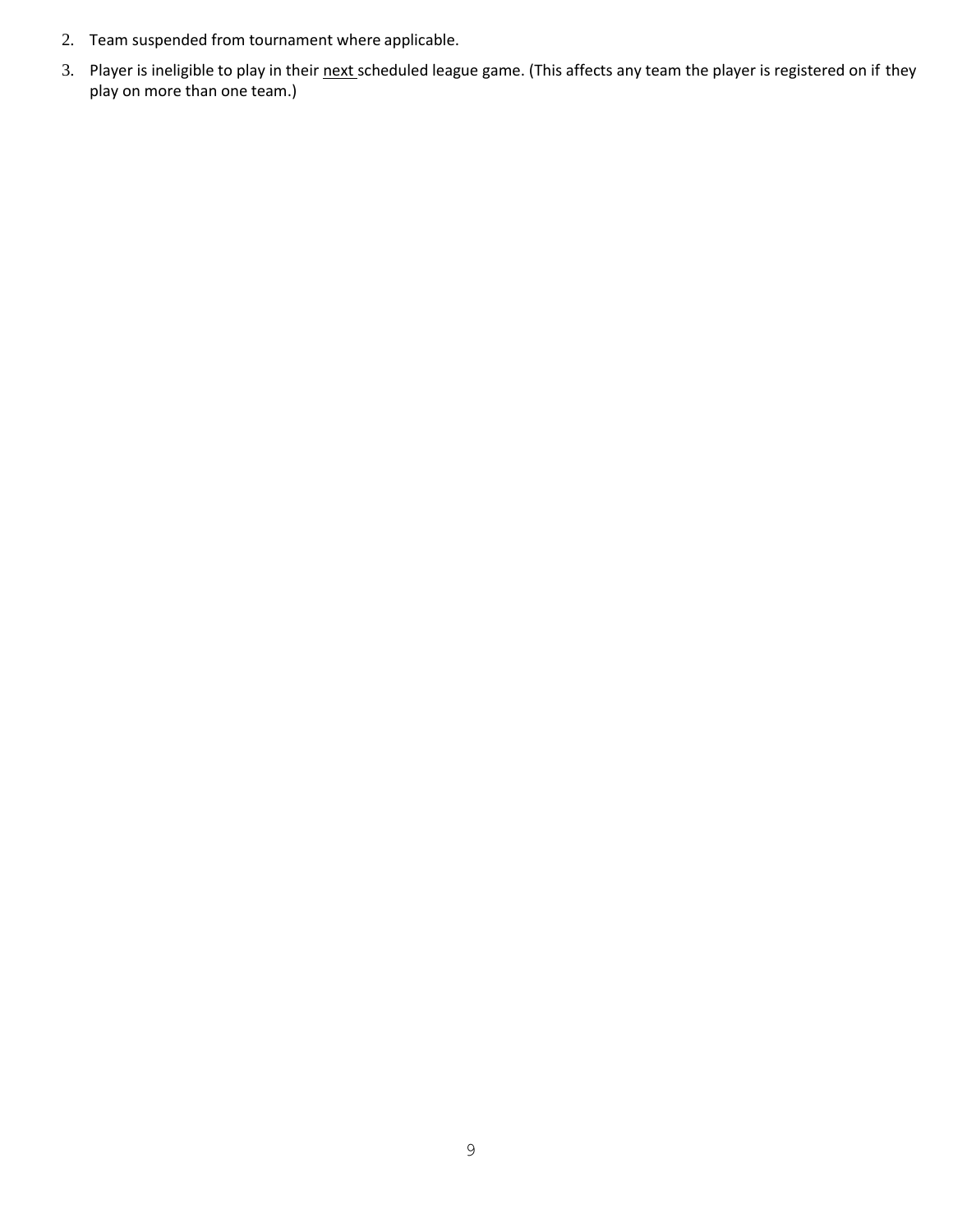#### **LEAGUE PICK-UP PLAYERGUIDELINES**

- 1. Pick-Up Player Cards: Teams can print off player cards from the website or pick them up at the Dick Eardley Senior Center, 690 Robbins Road. A team can pick up a maximum of two players for a game. The pick-up player must be on a registered, signed Boise Parks & Recreation Dick Eardley Senior Center roster and must be a caliber equal to or lower than the team they are being picked up by. Pick-up player cards should be used for hardship only. Players must list their highest level of play/participation on the card.
- 2. When using the pick-up player cards, teams can still bat more than 10 (Coed) in league. Any legal pick-up player must bat at the last batting position (see #4 for exceptions).
- 3. GAME PROCEDURES: The manager will report to the umpire and the opposing manager that a pick-up player(s)will be used. At the pre-game meeting, the manager must present the pick-up player card/waiver. The player must have signed the waiver. The waiver then remains in the possession of the umpire and will be turned in with the game score card.
- 4. In case of hardship (injury, emergency or unavailable players at game time for pick up, etc.) a pick-up player maybe obtained after the start of the game. This player would bat in the place of the hardship player.

#### **GAME LINE UP**

## **1. GOLD & SILVER LEAGUES**

- a. A team may start and finish the game with a minimum of eight players. The missing players will be listed in the lowest possible position(s) in the batting order. An out will result in all missing player's batting positions. If additional players arrive after the game has started, the short team may add players up to a maximum of ten. The addedplayers will bat in the appropriate batting order. A team can play shorthanded in any position they choose, other than pitcher and catcher. Teams starting with nine or more players will not forfeit if they drop to eight players due to an ejection or other circumstances. A team not having a minimum of eight players on or within sight of the field at game time, or anytime during the game will forfeit the game. Exception: See page 4.
- b. Games forfeited at game time will still be played and officiated as a practice game if both managers agree, provided there are eight players or more for each team. (A team will have 10 minutes from game time to put a team together. Players must be on a Twilight League roster). The same rules as an official game apply to the practicegame.
- c. Substitutes will follow the ASA Rules, except that a player may re-enter as many times as he/she wishes in the same place in the batting order. All teams may bat the entire league roster; however, Coed teams must bat an equal number of male and female players.

#### **2. COED REGULATIONS**

- a. Playing with ten (10) players, teams must have 2 males and 2 females in the outfield, and 3 males and 3 females in the infield, with a pitcher/catcher combination of male/female.
- b. Coed teams playing short can have no more than 5 players of one gender on the field. No more than 3 players of one gender shall be in the infield and no more than 2 players of one gender in the outfield. The catcher/pitcher must be male/female combination.
- c. Player positioning: The player's defensive position on the field is determined by their position when they take the field. Infielders generally play on the dirt part of the field although they may be allowed to move into the grass area ofthe field to take a defensive position. Infielders cannot be even with or behind any ofthe outfielders before the ball is hit.
- d. There must be a visual separation between the players in the infield and those in the outfield. Outfielders generally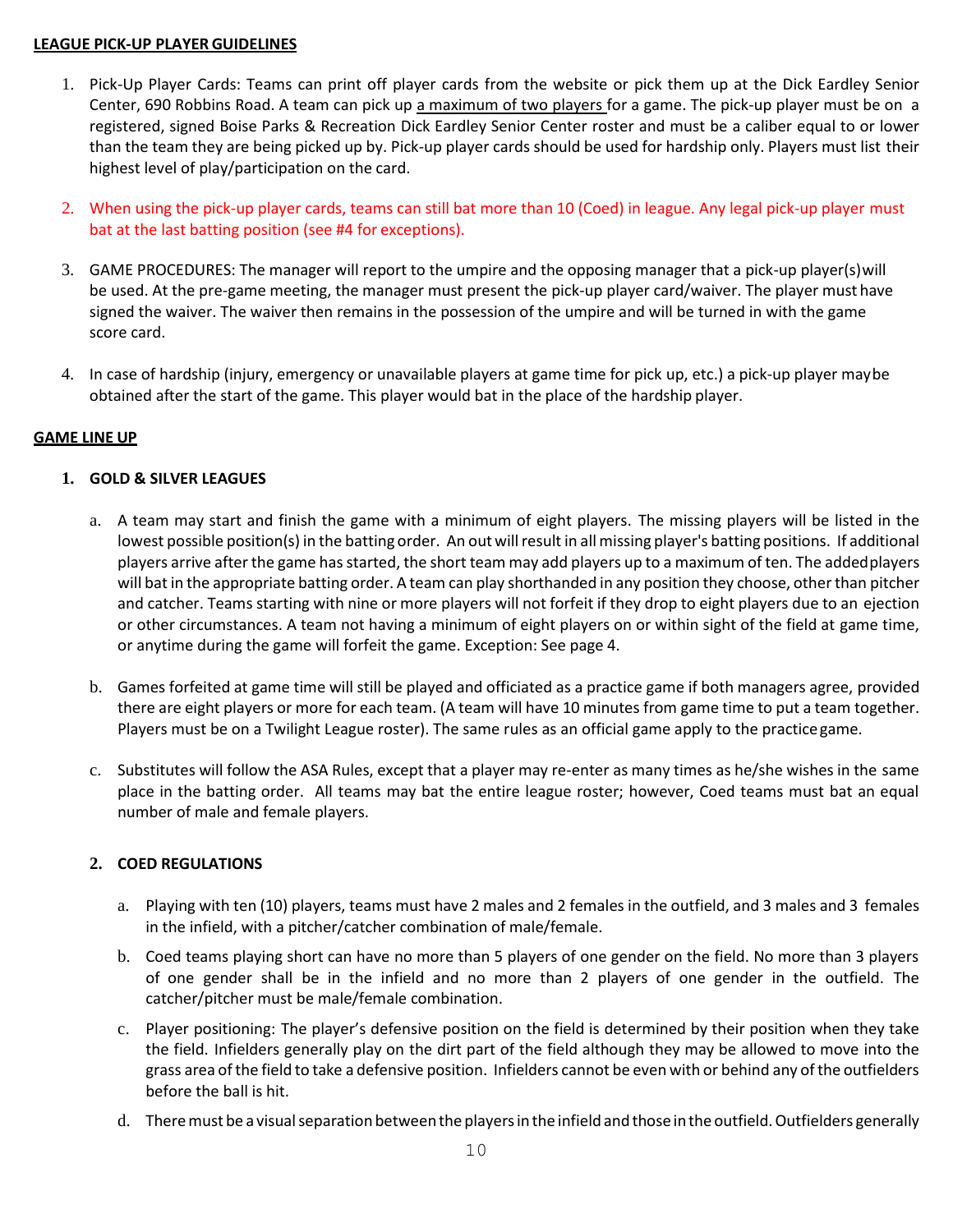play on the grass area of the field although they may be allowed to move onto the dirt area provided they are not even with or in front of any infielder when the ball is hit.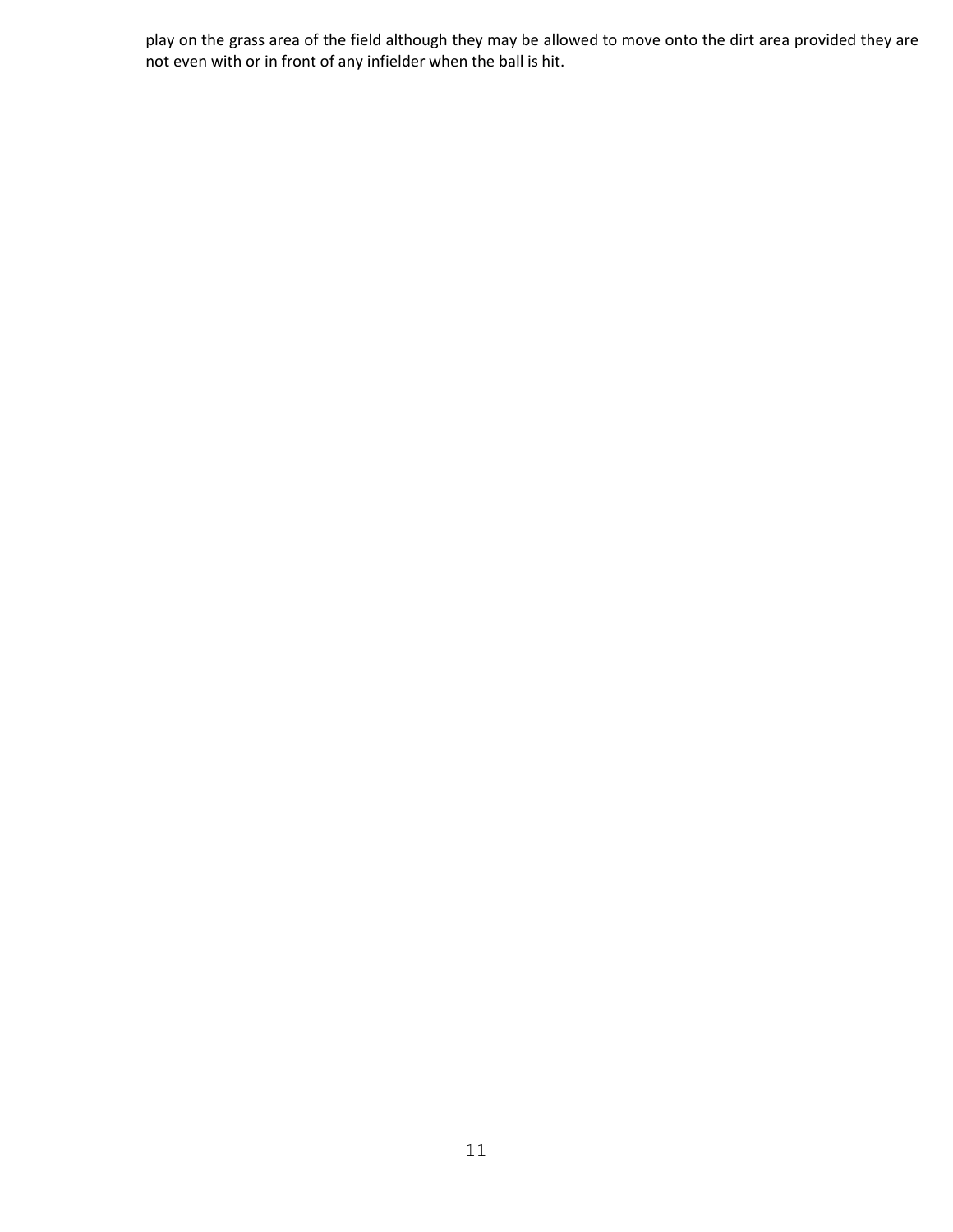- e. The batting order must alternate between male and female batters throughout.
- f. Any walk to a male player sends the male batter to 2nd base and the female batter hits. Exception: If there are 2 outs the female has her choice to hit or walk to 1st base (see ASA Rules).
- **g. Silver and Sunday Coed Only: A scoring line that is offset from home plate shall be used by base runners to score runs. Home plate is to be used only by the defense in making a force out. The runner who touches home plate will be called out. The runner cannot be tagged out, only forced out. The ball remainslive.**

**A commitment line is to be drawn perpendicular to the 3rd base line, 30 feet from 3rd base. Once runnersfrom 3rd base touch or cross the commitment line, they cannot return safely to 3rd base. The ballremains live.**

Sliding is legal in all normal respects, except at the scoring line. Sliding into the scoring line will be an out.

## **PLAYER CONDUCT**

- 1. Teams and team mangers will be held responsible for the action of their players and spectators.
- 2. If team managers are dissatisfied with the performance of an umpire, the manager is requested to file, in writing, complaints or suggestions to the [sports@cityofboise.org.](mailto:sports@cityofboise.org) These comments will then be reviewed by the Recreation Program Coordinator and the Softball Advisory Board. If the comments require review, such actions as needed will be taken by the Recreation Program Coordinator, Boise Softball Umpire Association and the Softball Advisory Board. Concerns not put in writing will not be addressed.
- 3. If, in the opinion of the umpire(s), the game cannot be continued in a sportsmanlike manner, the game shall be forfeited by the offending team.
- 4. Only the team manager, determined by the person who represents the team at the pre-game meeting, may speak to the umpire. The umpire will direct all conduct warnings to the managers and/or players in question. It is the manager's responsibility to control all player conduct.
- 5. Officials are not required to warn a player or manager prior to ejection. When a player is ejected from a game, if asked, he/she must leave the park immediately or the team will forfeit the game and the police may becalled.

#### **VIOLATIONS AND PENALTIES**

- 1. Any violation not included below shall be at the discretion of the League Coordinator and/or Softball Advisory Board.
- 2. The following penalties will be assessed for each specific act that occurs before, during or after a game. Automatic penalties may be increased based on severity.
- 3. Any Boise Parks & Recreation sports program participant who is suspended or placed on probation for conduct violation shall serve the same penalty in all Boise Parks & Recreation sports programs they may be participating in, or registered for, during the specified time period.
- 4. Once a player has been suspended they are not allowed to coach or be engaged in play, be near the dugout, or be present inside the fence lines. When a player is serving a suspension, the player will be notified they are not to be involved in play with any recreational team, regardless of multiple rosters and teams. All affected team managers will also be notified. This rule applies to ALL Player Conduct – Level 1, 2, and 3 Violations.

#### **Minimal Violation**

- 1. Possession or consumption of alcohol on the field or in the dugout.
- 2. Casual profanity and unsportsmanlike conduct rule: Any team member in a game using profanity or unsportsmanlike language, expletives not directed at umpires or opposing players, and loud enough to be heard by spectators will result in an out being called against the offending team.
	- a) If a team is at bat and unsportsmanlike words are used, the next batter will be declared out.
	- b) If the act is committed by a player remaining at bat, that player will be called out.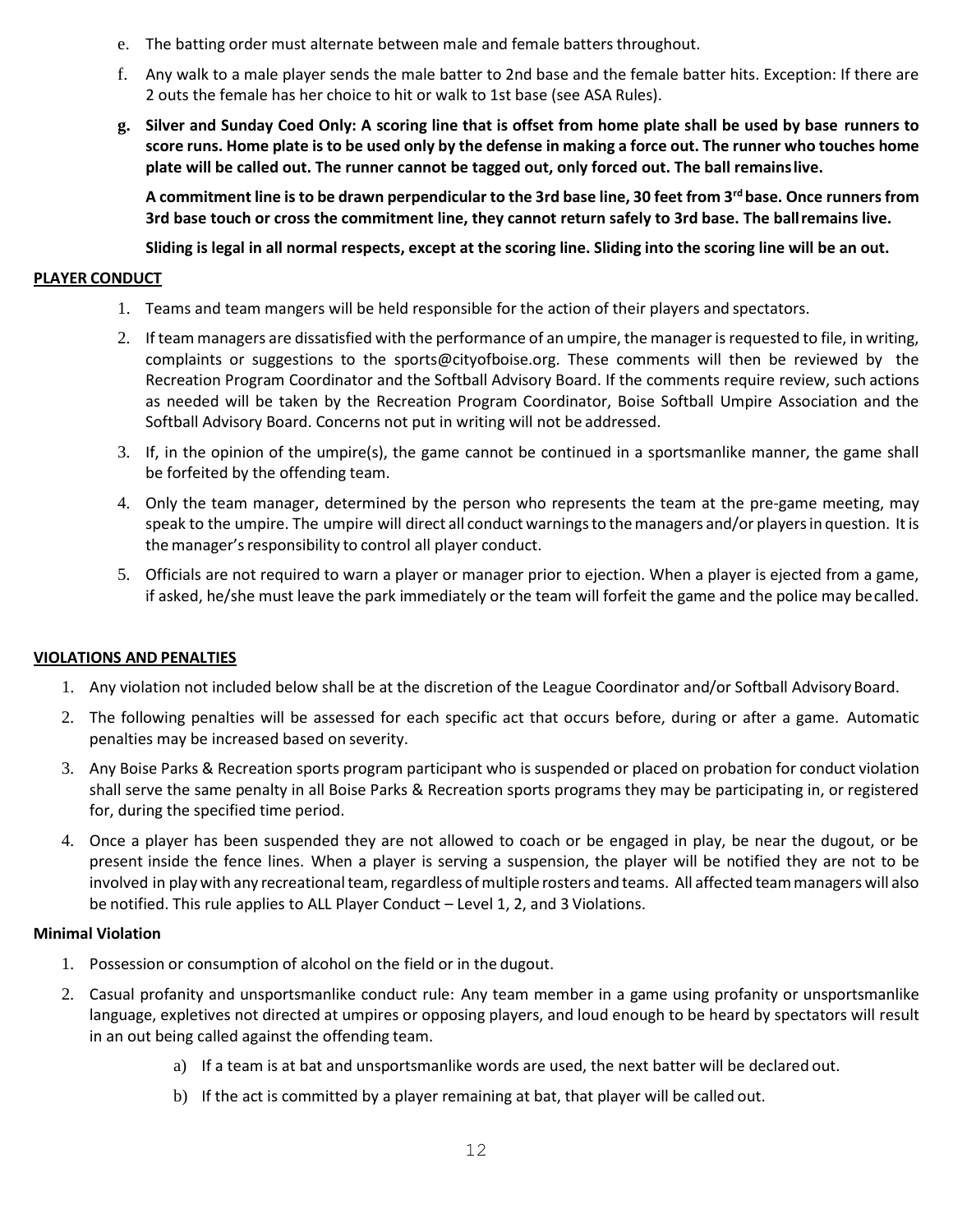- c) If the act is committed by the defensive team, then their first batter up once they are on offense will be declared out.
- d) The outs will be treated as a delayed dead ball situation.
- e) If the violation occurs in the bottom of the last inning, where the fielding team may not bat again, the ejection rule will apply. If the team goes below eight (8) players it will constitute a forfeit.
- 3. Continued hitting of balls against the fence after a warning.

**Minimum automatic penalty:** Player will accrue an (out) or an (out) will be given to the team in which the violation occurs.

#### **Level One Violation**

- 1. Possession or consumption of alcohol on the field or in the dugout. (After minimal out.)
- 2. Intentional throwing of bat (not directed at an individual).
- 3. Excessive disrespectful behavior directed at another player, umpire, spectator or Recreation staff. Abusive language, continued swearing, taunting, or using gestures to provoke another player, umpire, spectator, or Recreation staff.
- 4. Attempting to arouse spectators against an official.
- 5. Not leaving the park when asked to by the umpire or Recreation staff.
- 6. Unsportsmanlike conduct.
- 7. Kicking or throwing dirt at an umpire.
- 8. Harassing players, spectators or Recreation staff.

**Minimum automatic penalty:** Ejection from the game and suspension for all other league games for 7 days, to include a minimum of one game, as well as probation for the remainder of the year.

#### **Level Two Violation (Police may be called.)**

- 1. Verbal or physical threats to a player, umpire, spectator or Recreation staff.
- 2. Fighting, whether initiated or done in retaliation.
- 3. Making physical contact with the intent to do harm to a player, umpire, spectator or Recreation staff.
- 4. Throwing or kicking an object at a player, umpire, spectator or Recreation staff with intent to do harm.
- 5. Causing, aiding, or assisting to the damage or destruction of property of Boise Parks&Recreation orindividuals associated with the program.
- 6. Approaching or following an umpire or staff member off the field after the game is complete with the intent of verbal harassment or physical harm.
- 7. Any photographing and video recording of an umpire with intent to disseminate publicly (including social media) in an attempt shame, ridicule, or defame an umpire.

**Minimum Automatic Penalty:** Ejection from that game, suspension from the next four weeks of league play, and player probation for two years from the date of the incident. If there are fewer than four league games remaining in the season, the suspension will be extended to the league tournament and/or the next softball season. This includes all league teams the player is registered on. (ASA & USSSA sanctioned tournaments are at the discretion of each respective Commissioner/Director.)

#### **Probation**

A player that has been placed on probation and then is ejected from a game will be given an automatic suspension without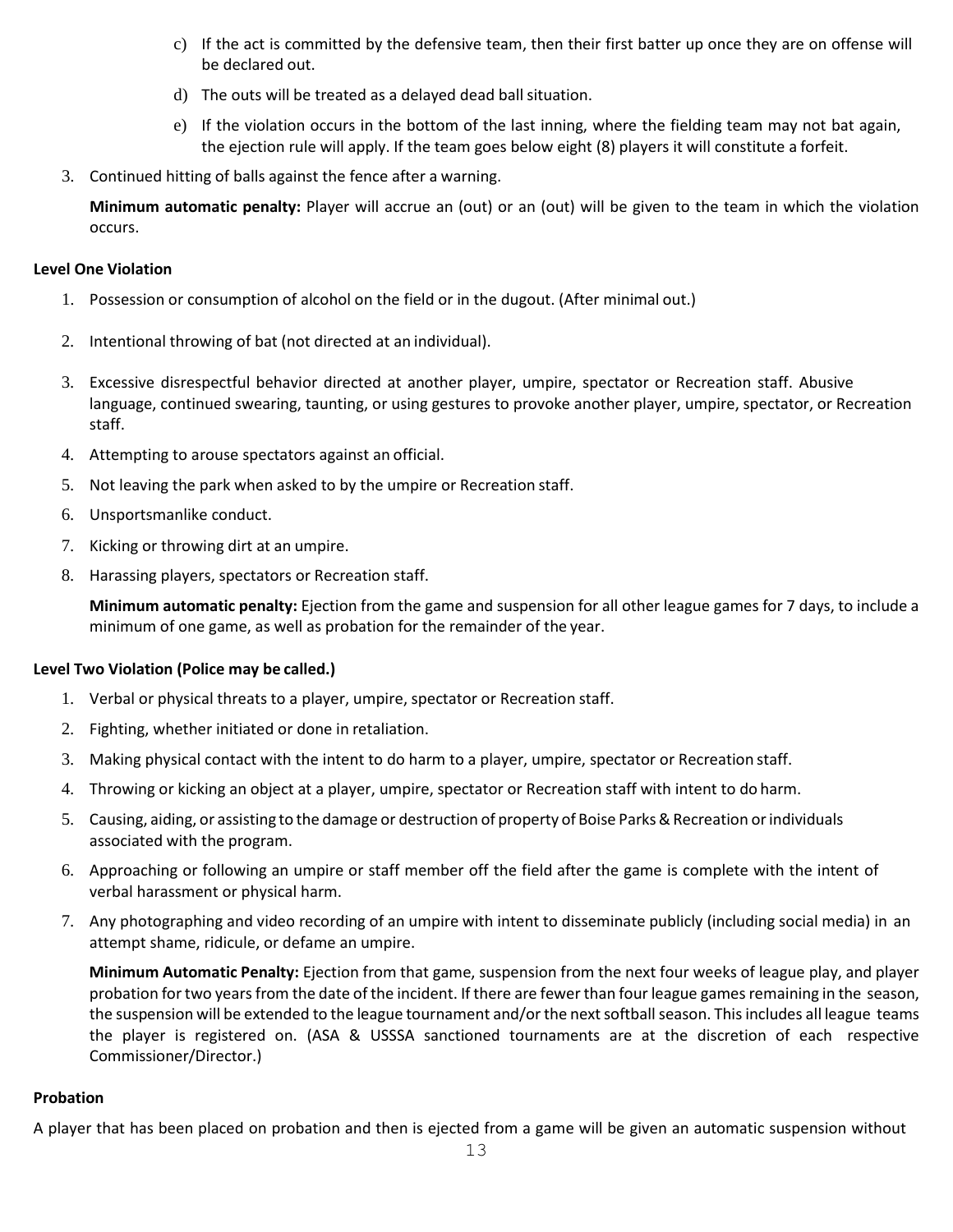the right to appeal. The suspension will be based on a repeat offense and the severity of theviolation.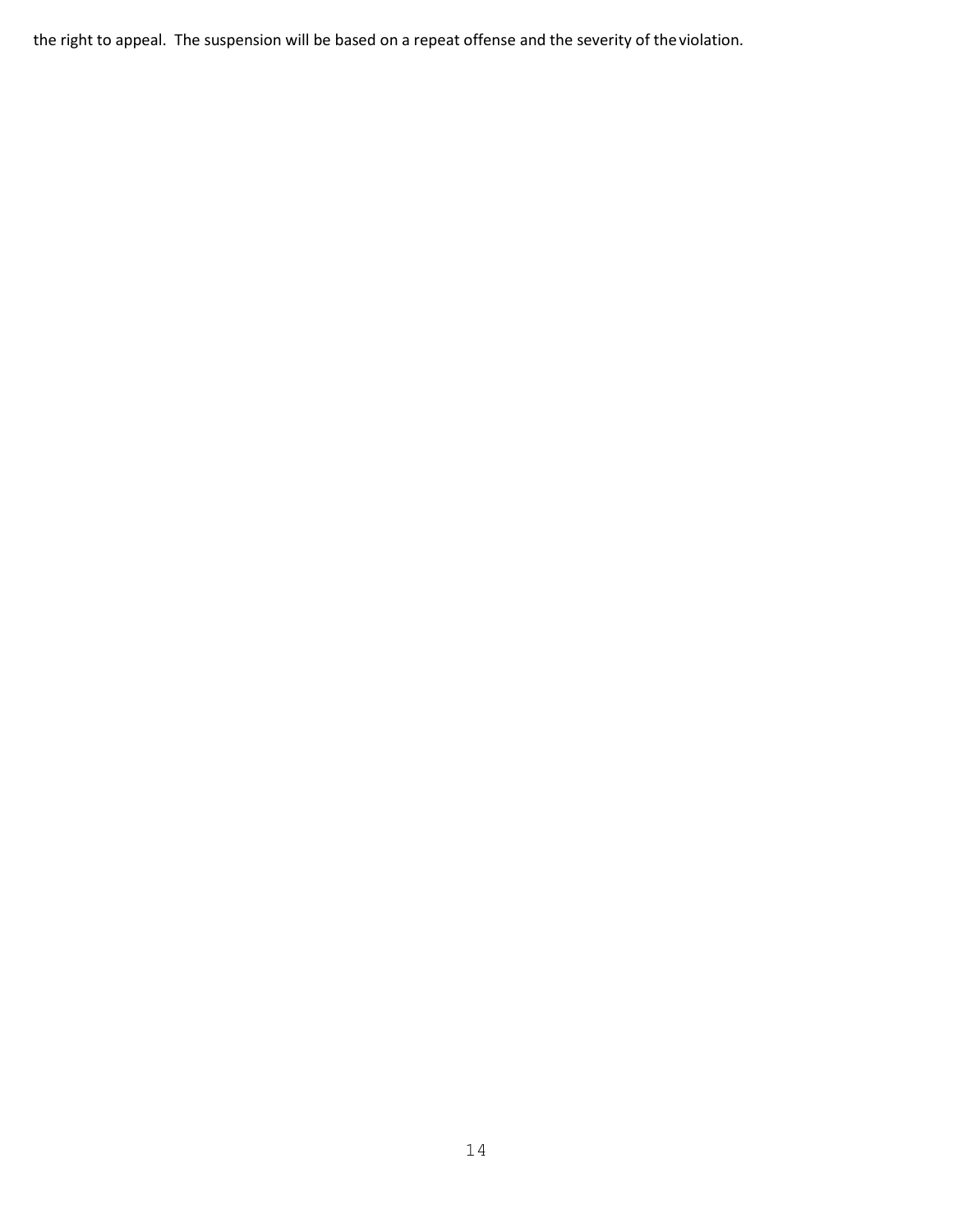#### **ALL PENALTIES**

At the discretion of the Program Coordinator and/or Softball Advisory Board, a hearing may be held to increase or **decrease the penalty according to the degree of the violations.** A player appealing a conduct penalty will be suspended from play until a formal hearing.

#### FOR APPEALS SEE APPLICABLE CITY CODE.

# **RESCHEDULED/CANCELED/RAINOUTGAMES**

- 1. If no official umpire arrivesfor a game, the game may be played if both managers agree and there is a volunteerto umpire the game, or it will be rescheduled. If the game is started with a volunteer umpire, it must be completed. Both coaches are required to sign the score book as proof of agreement. (Refunds will not be given.) Complaints against a volunteer umpire will not be considered. Home team is responsible to call the score into the Boise Parks & Recreation Dick Eardley Senior Center the next day.
- 2. All games which are declared a No Game because of poor weather conditions, unplayable field (umpire's decision), or umpires not showing up will be rescheduled the next working day. Teams must notify the sports teams– 208-608-7651 or e-mail sports@cityofboise.org before 10:00 a.m. the next working day as to any dates that could be a conflict for future reschedule dates. The league coordinator may cancel games at his/her discretion. Messages can be left at 208-608-7654 or 208-608-7653.
- 3. Rained out games will be replayed the next available day and time. Teams should be prepared to play that sameweek.
- 4. If it has been raining for a few days prior but has stopped, be sure to call and double-check that the fields areplayable.
- 5. A decision will be made at 3:00 p.m. as to whether the games will be canceled. It is the team manager's responsibilityto call in at 208-231-0001.
- 6. If rain occurs after 3:00 p.m. and the games are canceled, our rainout app will have the updated information and will notify you if you have selected that option. Game cancellations after 5pm will be at the umpire's discretion.

#### **OPTIONS FOR RESCHEDULING GAMES (NOT WEATHERRELATED)**

- 1. Reschedule with another game (doesn't have to be in the same division). Parks & Recreation provides phone numbers of other managers on the website.
- 2. Reschedule the game to a different date or a weekend (if dates are available). Umpires and field preparation will not be provided.
- 3. Teams must notify the [sports@cityofboise.org](mailto:sports@cityofboise.org) of their intent to reschedule and they will be responsible to call all teams involved in the reschedule to get their approval. Each team must verify with the Boise Parks & Recreation Dick Eardley Senior Center and confirm that they have received the correct information.
- 4. Each team will be allowed only one (1) emergency reschedules during the season. Notice that a game needs to be rescheduled must be given to Boise Parks and Recreation officials at least one business day in advance of the game that is to be rescheduled. Any reschedule request that does not meet the deadline will result in a forfeit. If a team has already used its emergency reschedule, any additional games that are rescheduled will result in a \$35 charge to the team per game. Reschedules are subject to field availability. **Note:** Changes not only affect your team, but your opponents, spectators, and the umpires scheduled to work the game.

#### **LEAGUE STANDINGS ANDAWARDS**

- 1. League standings are posted on the website.
- 2. Awards will be given for 1<sup>st</sup> place in league play. The contact person listed on the registration form will be notified of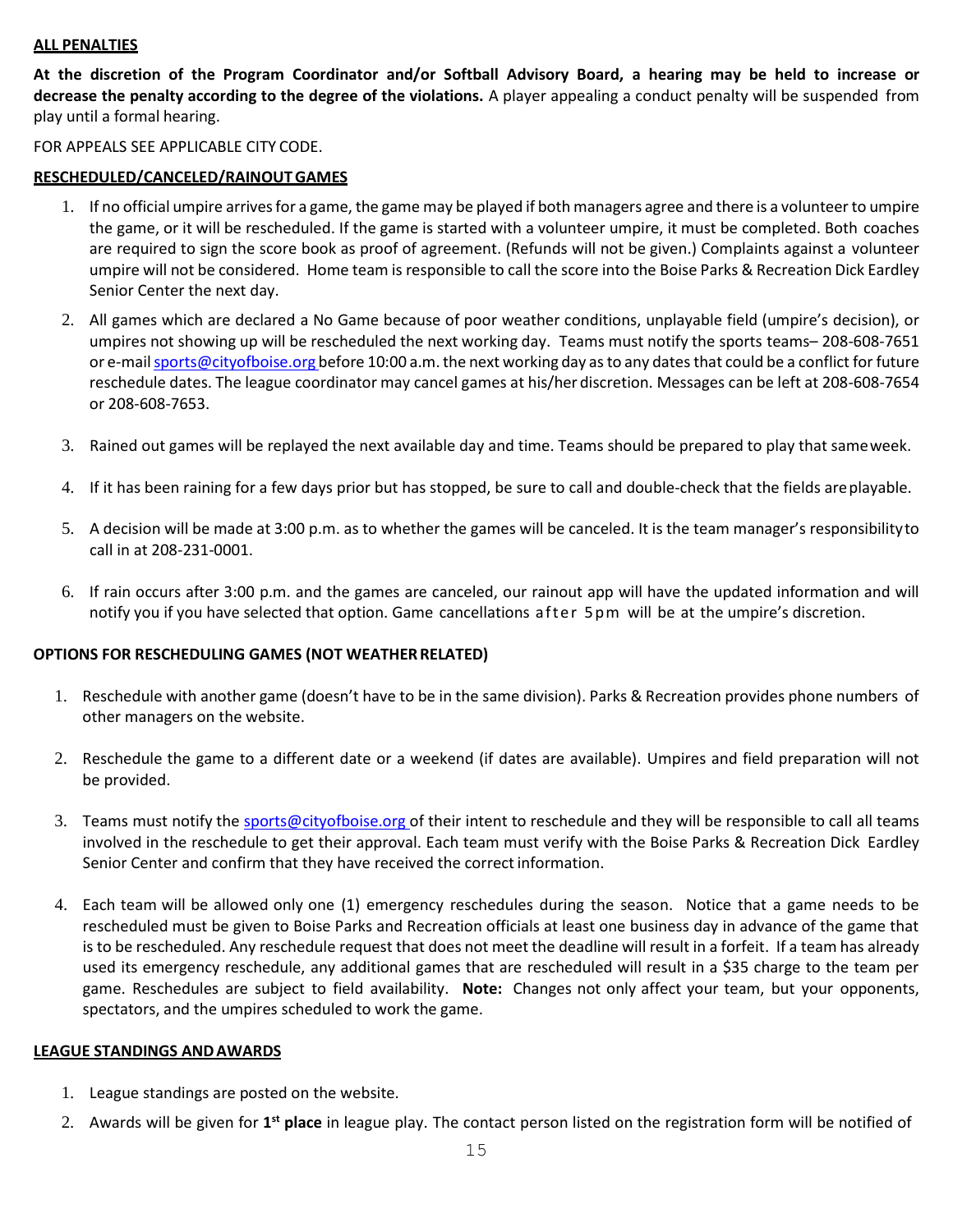the awards pick-up date.

- 3. League standings will be determined in the followingmanner:
	- a. Points The team with the highest number of points wins. Points will be as follows: Win = 3 points, Tie = 1 point, Loss= 0 points.
	- b. Tie breaking criteria:
		- i. Head to Head: Games played between the teams that are tied will be compared and the team winning the most games will take the higher place.
		- ii. Ifstill tied, a team having forfeited a game will take the lower place. If no forfeits, awards will be given to the tied teams. Any extra award will be given based on points scored, sportsmanship record, etc.

# **SENIOR REGULATIONS: Men's 50+ & Women's 38+**

To follow "Softball League Rules and Regulations" for Gold Division with the following exceptions:

## **THE GAME**

- 1. The offensive team can score a limit of 5 runs in its half inning, except for the last inning. In the last inning, as determined and announced by the umpire, an unlimited number of runs can be scored by either team.
- 2. The umpire must announce the last inning to both team managers and/or benches before play continues. The last inning is determined as follows:
	- a. At the completion of the 6th inning, OR
	- b. Once 60 minutes have elapsed from the start of the game, the current inning in progress shall be completed and then one additional (last) inning will be played.

**Notes:** For the last inning, the team trailing by 8 runs or more will bat first. If the trailing team fails to tie or goahead, the game is over. The bottom half will be played only if there is a tie or lead change.

If the game is tied after the bottom half of the last inning, the game shall be declared a tie unless the 1 hour 10minute time limit has not passed. Any extra innings will be unlimited runs.

- 3. A game cannot be completed without allowing for an unlimited-run inning.
- 4. Batters will start with a 1-1 ball-strike count in men's divisions, with a curtesy foul. Women's senior league will start with 0-0 ball-strike count. No courtesy foul balls are allowed. If a foul ball is hit after 2 strikes, the batter will be called out.
- 5. A strike mat is used at home plate, along with an offset scoring line for base runners.
	- a. The rectangular strike mat covers home plate. Any legally pitched ball not swung at that lands on (first touches) any part of the mat will be ruled a strike. The shoulder to knee strike zone has been eliminated.
	- b. The scoring line is used only by base runners. A runner who touches the strike mat will be called out. The strike mat is used only by the defense in making a force out. Runners coming home cannot be tagged out, only forced out.
	- c. A commitment line is to be drawn perpendicular to the 3rd base line, **40 feet** from 3rd base. Once runners from 3rd base touch or cross the commitment line, they cannot return safely to 3rd base. The ball remains live.
- 6. Sliding is legal in all normal respects, except at the scoring line. Sliding into the scoring line will be anout.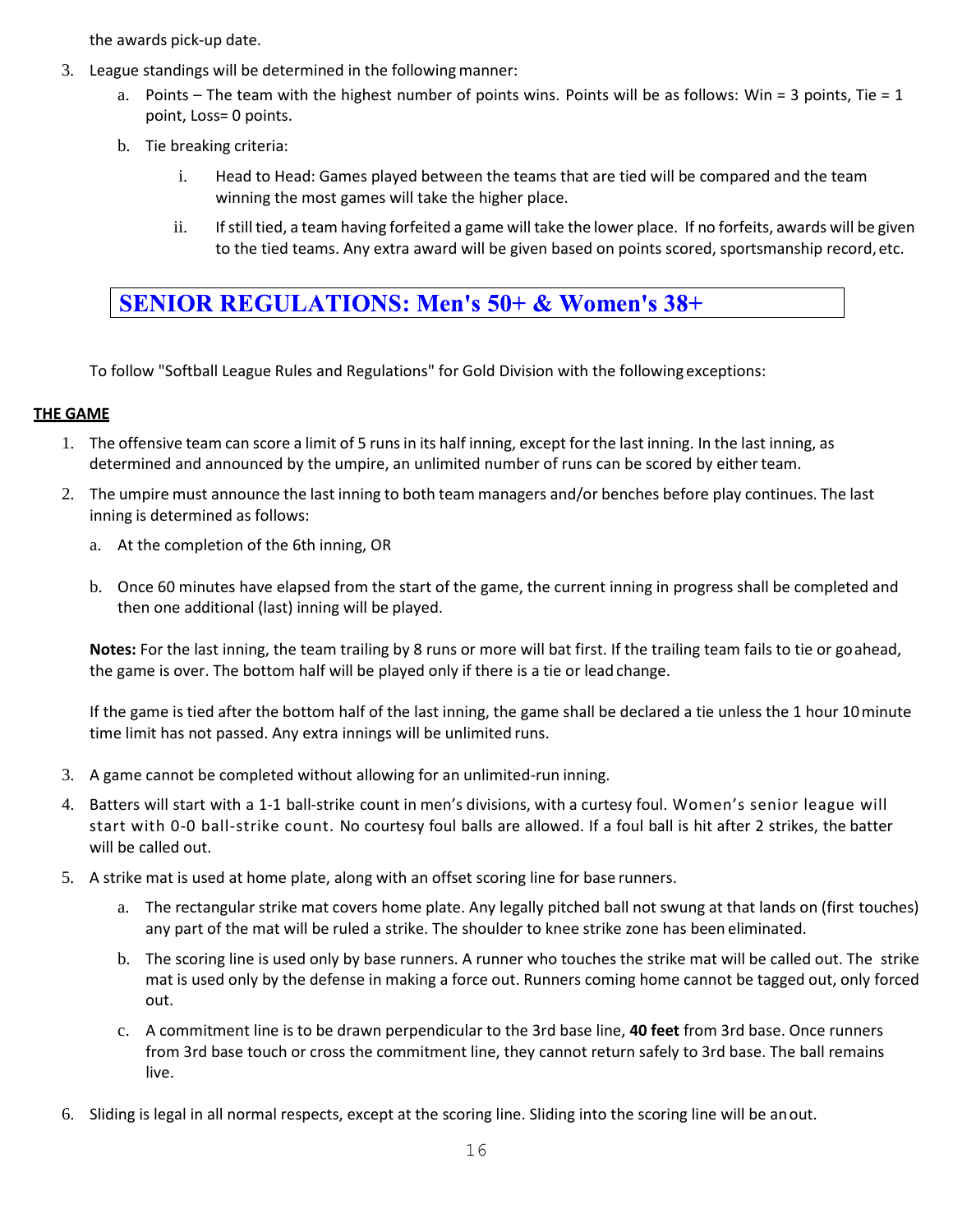#### 7. Pitching Arc is 6-12 feet.

#### 8. **Home Run Policy:**

Senior Men's home runs are **unlimited**. Exception: Senior Men's 50+ League (Mondays) shall have a limit of **3 home runs per team**, allowed anytime.

Senior Women's home runs are **progressive.** A team's home run total must always be within 1 of the opponent's home run total. (Once a team hits the 1st home run, the opponent would be allowed to hit 2.)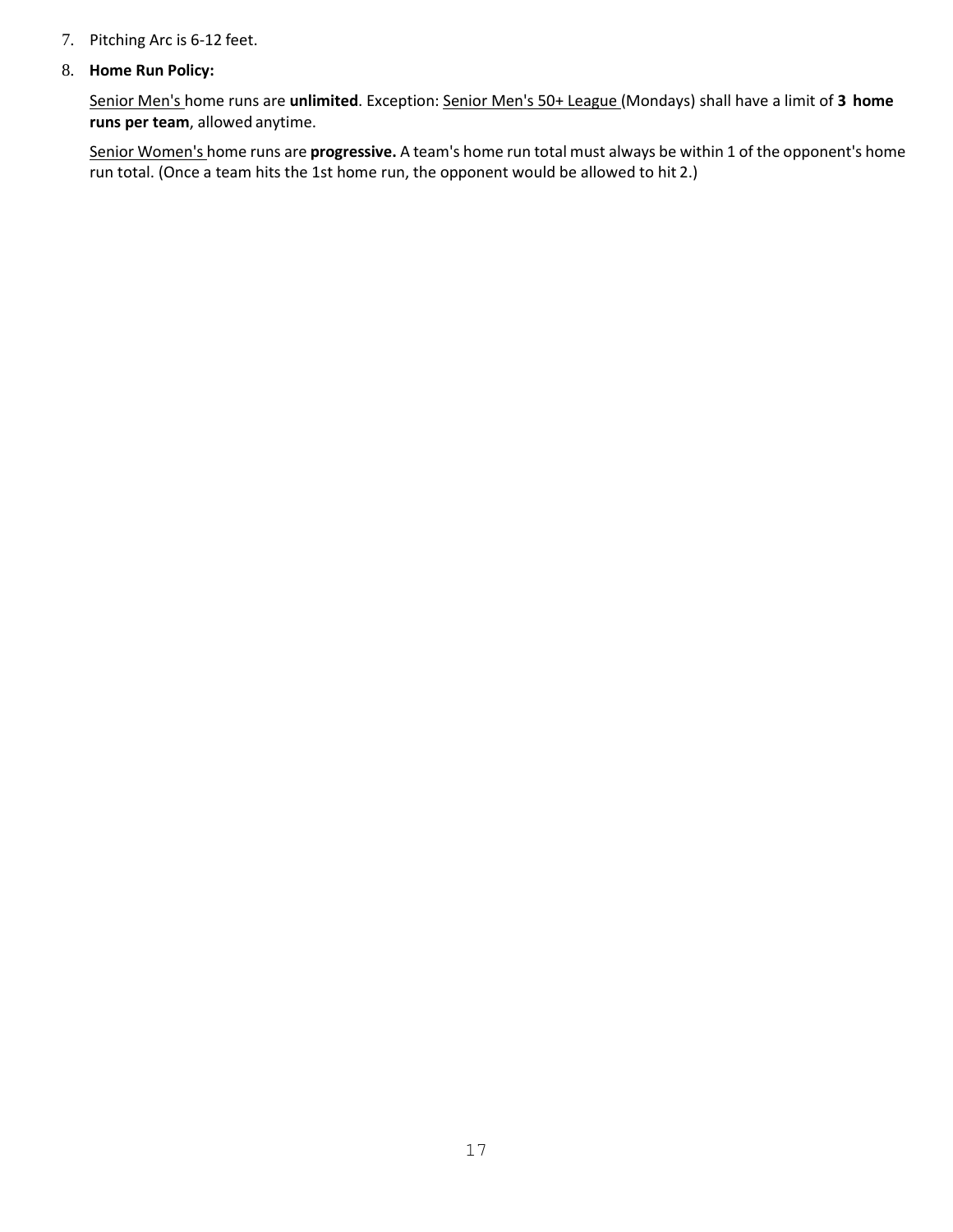**Notes:** Home runs in excess will result in an out.

A home run will be charged for any ball hit over the fence whether a run scores or not. This will be used in conjunction with the 5-run limit.

- 9. In an effort to speed up the game so that a full 7 innings can be completed, no warm-up pitches or infield practice will be allowed after the 1st inning. **Exception:** A new pitcher coming into the game will be allowed to warmup.
- 10. Teams shall be allowed to have an unlimited number of players in the batting lineup. **Exception:** Senior Men's teams are limited to 10 batters when using shorthanded players.
- 11. The 12-run rule is not in effect.
- 12. Base stealing is not allowed.

# **OFFICIAL SOFTBALL**

- 1. All Senior Softball games will be played utilizing an ASA-sanctioned senior softball. There will be no exceptions. It is recommended that each team provide one new ball to the umpire and have a suitable "like new" back-up ball available.
- 2. Senior Men's will use the 12-inch ball and must have a Ball COR of .44 or under and a Ball Compression of 375 lbs. and be yellow optic in color.
- 3. Senior Women's will use the 11-inch ball and must have a Ball COR of .44 and a Ball Compression of 375lbs. and be yellow optic in color.

## **PITCHERS MANDATED SAFETY EQUIPMENT**

- 1. All Senior Men's 50+ (league), Silver, Bronze and Gold League: pitchers SHALL wear a protective face mask in order to pitch in league games. Monday League pitchers are strongly encouraged for their safety, but not required, to also wear protective safety equipment to protect the head, chest/heart and shins. There are no exceptions to this SAFETY rule which is adopted to protect pitchers and to bring the league in compliance with Senior Softball USA safety rules.
- 2. Pitchers in the Senior Women's League, though not required, are also strongly encouraged to comply with thisrule.

# **PITCHER'S BOX**

- 1. For the safety of the pitcher, a pitcher's box is part of the playing field. The box should be 2 x 10 feet starting at the front edge of the pitcher's plate and extending back toward 2nd base 10 feet.
- 2. At the beginning and end of all pitches, the pitcher must have both feet firmly on the ground and one or both feet must be within the pitcher's box or in contact with the boundary lines of the pitcher's box.

# **BATS**

All bats used in the Senior Women's League and in the Senior Men's Draft Leagues (Tuesdays and Wednesdays) will follow Gold Division requirements. Bats must have the ASA Certification Mark, meet Rule 3 Section 1 of the ASA Rules, and be included on the list of approved models published by ASA. Players 75 yrs and over may use BPF 1.21 or less bats. Any bat listed on the ASANon-Approved Bat List cannot be used in league or tournament play. The ASA website maintains current lists.

All bats used in Senior Men's 50+League (Mondays) must be Official Softball Bats certified by ASA and/or marked BPF 1.21 or less. Bats must have their original paint markings for complete identification. These bats must meet all other provisions of Rule 3, Section 1 of the ASA Rules, and pass all bat inspections performed by the National Championship Finals Tournament Official. The Miken Ultra is not allowed. The Miken Ultra II and otherso called "hot bats" are allowed. These Senior ASA-approved bats must also meet the rest of the ASA bat standards –no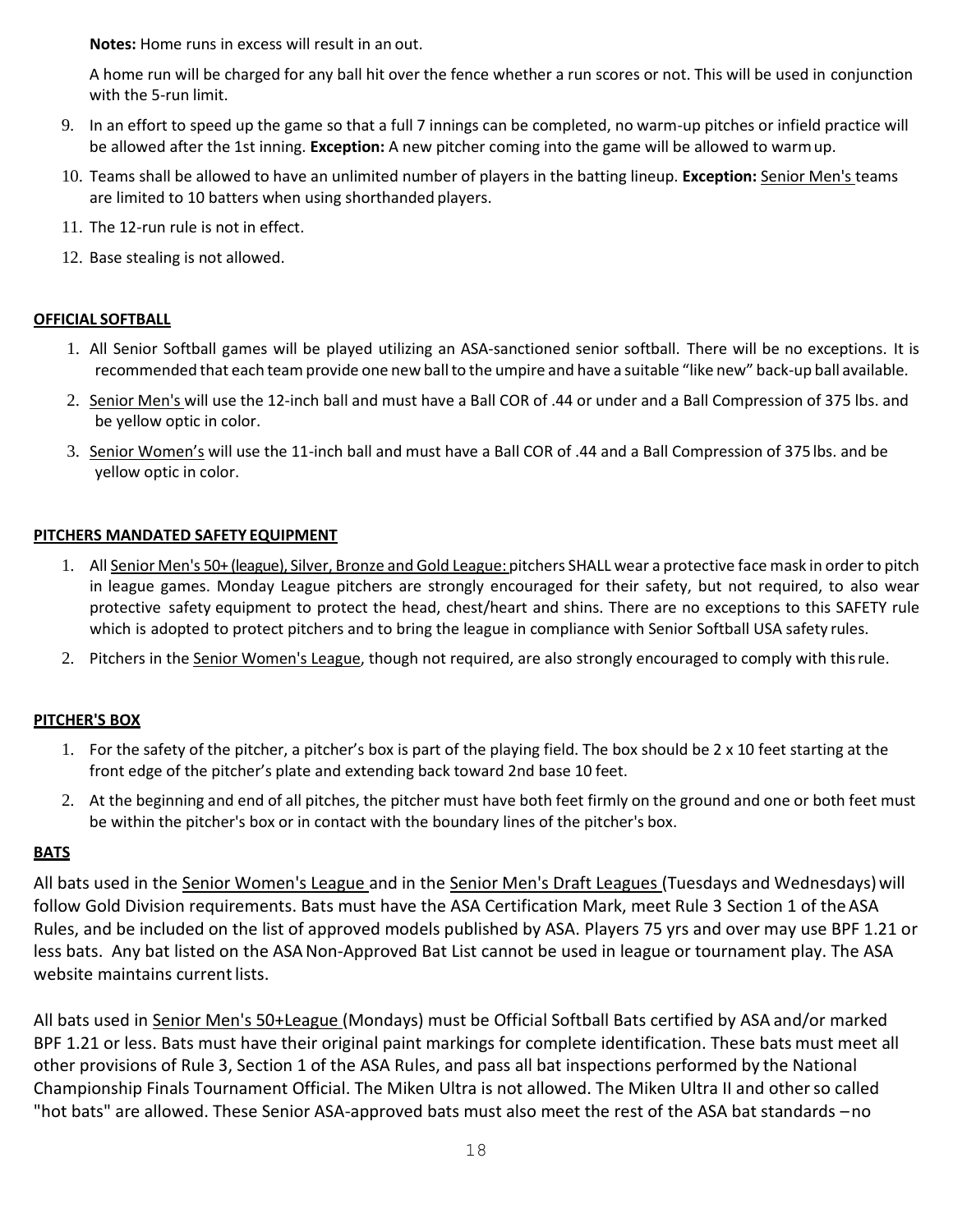cracks, dents or rattles.

**FIELDERS**: Senior Men's Bronze League teams may utilize 11 defensive players anywhere in the field, except as 2<sup>nd</sup> pitcher or catcher. Both teams must have 11 or more players. If either or both teams have 10 players, the use of 10 fielders will apply for both teams.

## **SENIOR COURTESY RUNNER**

- 1. An unlimited number of courtesy runners are allowed each inning.
- 2. A courtesy runner must be on the team's roster but does not have to be in the batting order. A team cannot use a shorthanded player as a courtesy runner.
- 3. A courtesy runner may be used for a base runner at any time.
- 4. A courtesy runner is in the game when announced by the offensive teamrepresentative.
- 5. A player may be a courtesy runner only once an inning.
- 6. A courtesy runner whose turn at bat comes while on base will be called out and will then bat.
- 7. A courtesy runner may not run for an existing courtesy runner, except for an injury.
- 8. A runner who is replaced with a courtesy runner may not be used as a courtesy runner for the remainder of theinning.
- 9. Courtesy runners from home plate are allowed in Senior Men's 60+ and 65+ Draft Leagues (Tuesdays & Wednesdays). The courtesy runner will start from the point established by extending a line from 3<sup>rd</sup> base line through home plate as close to the backstop as possible without interfering with the umpire. The courtesy runner must be the player who most recently finished their turn at bat. The courtesy runner may advance toward 1st base once the bat contacts the ball, but cannot advance beyond 1st base until the next batter. Other runners may advance as normal. In the event the batter making the last out also required a courtesy runner, the courtesy runner duties then fall to the next player who most recently finished their turn at bat. Note: Courtesy runner violations will result in an out and the courtesy runner is removed from the bases.

#### **AGE REQUIREMENTS**

- 1. All Senior Men's teams will not be allowed to have players under the age of 50 on the roster or on the field.
- 2. All Senior Women's teams will not be allowed to have players under the age of 38 on the roster or on the field.
- 3. The age a player attains on his or her birthday during the calendar year is considered league age for that entireyear.

#### **AGE VERIFICATION POLICY**

- 1. The team manager shall be responsible for ensuring each player is age compliant.
- 2. Each season the managers will provide a list of players and a copy of their driver's licenses, or any other legal proof of age, to the Senior Softball Board.
- 3. The Senior Softball Board isresponsible for age verification of all players and willsign and verify all rostersin the Senior Softball League.
- 4. The Senior Softball Board will maintain current signed rosters.

#### **AGE IDENTIFICATION CHECK**

A manager may request a player age identification check before or during any Senior game. A player who cannot provide age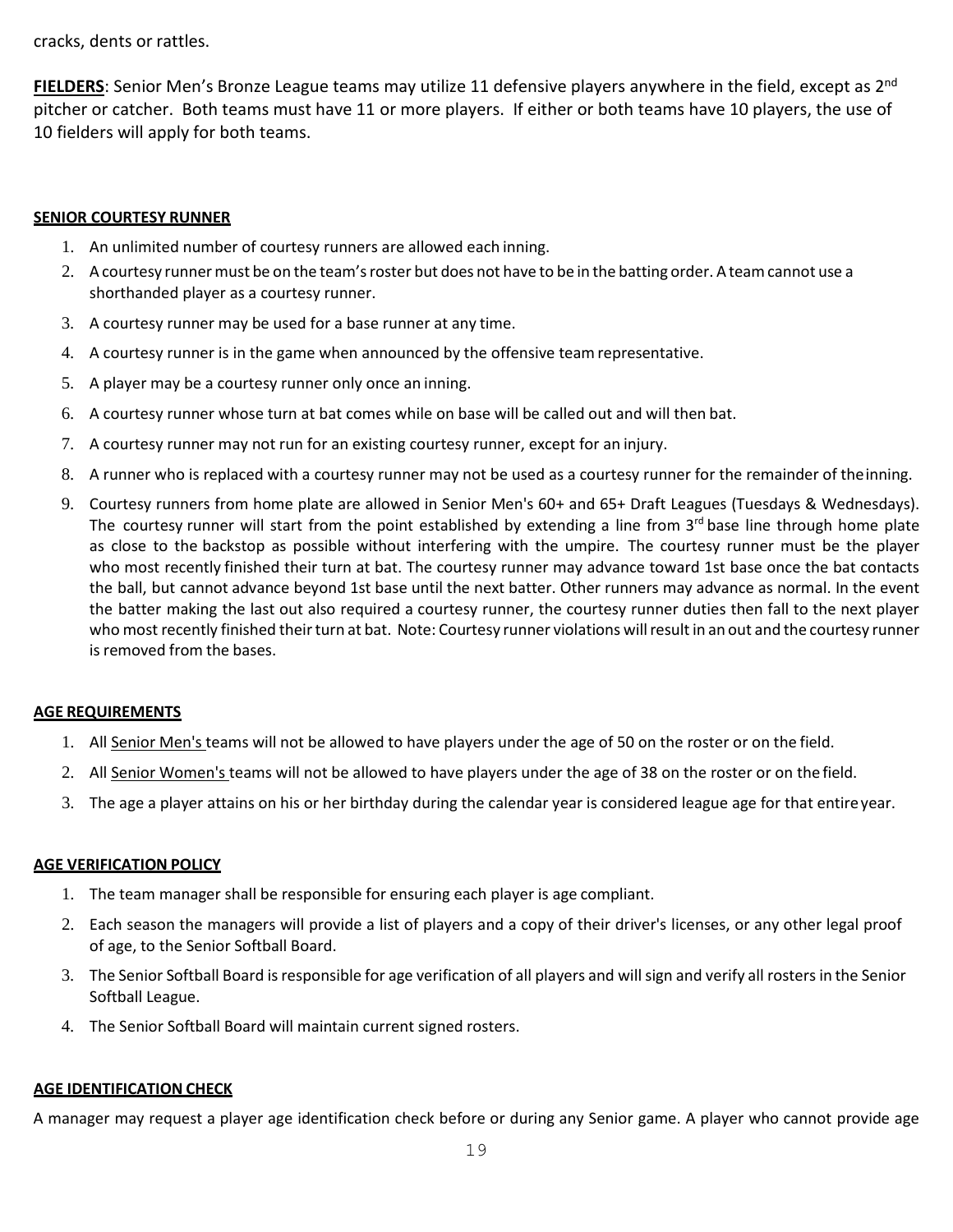identification will be allowed to play or continue to play in the game. However, the player must provide age identification to the Senior Softball Board the next working day. If the player does not produce the necessary age confirmation, the Senior Softball Board will notify the Parks & Recreation Coordinator that the game should beforfeited.

# **SENIOR SHORTHAND RULE**

- 1. The intent of the Shorthand Rule is to allow teams to adjust for temporary roster player shortages before the game begins. After the game begins, only roster players can be added to a team's batting order or to defensive positions. Teamsshould use the Shorthand Rule only in emergencies. Constant use of the rule will be considered abuse of the rule and will be addressed by the Senior Softball Board and Boise Parks & Recreation.
- 2. If a team has less than 10 roster players available at the beginning of a league game, the manager may recruit a player(s) from any team within the same league. Up to 2 players may be added to complete the team's 10-batter lineup. The added

player(s) may only play the catcher and/or right field positions and must be placed at the bottom of the batting order. Pickup player cards will not be used.

**Exception**: Senior Men's 50+ League (Monday) may play any position in the field and bat at the bottom of the lineup.

Or, as an alternative, the team may play shorthanded and may bat a minimum of 8 batters. Outs **will not be assessed** for the missing batters.

**Exceptions** for Senior Women's League Only: A shorthanded player may be recruited before or during a game and may play defense in any position. The player does not have to be from the same league, as long as age requirements are met. Batting at the end of the batting order is still required. The batting lineup is not limited to 10batters.

- 3. Outs **will not be assessed** if a team becomes short of player(s) after the game begins. The team may close up the batting order and bat with as few as 8 batters. If a roster player arrives after the game begins, the player must bat at the end of the batting order.
- 4. The team manager will inform the other team manager and the umpire before the game begins when a team plans to use a player from another Senior roster to field 10 players, or plans to start the game with less than 10 players.
- 5. A player may not fill in as a shorthanded player for more than one game per evening. **Exception:** In the last game of the evening if no other players are available to play and if the opposing team manager agrees, playing a second game as a fillin shall be allowed.

#### **ILLEGAL PLAYER PENALTIES**

- 1. Teams will forfeit all games in which an illegal player participated.
- 2. Illegal, underage players may not participate in any Senior game for the remainder of the season.
- 3. The Senior Softball Board must approve an illegal player's reinstatement. The Senior Softball Board shall reserve judgment over the involvement or non-involvement of the manager.

#### Women's League:

- 1. When a higher level team plays against a lower level team, the 5-run limit per inning shall apply only to the higher level team. The lower level team is allowed to score unlimited runs every inning. In the last inning, an unlimited number of runs can be scored by both teams.
- 2. The higher level team automatically becomes the home team.